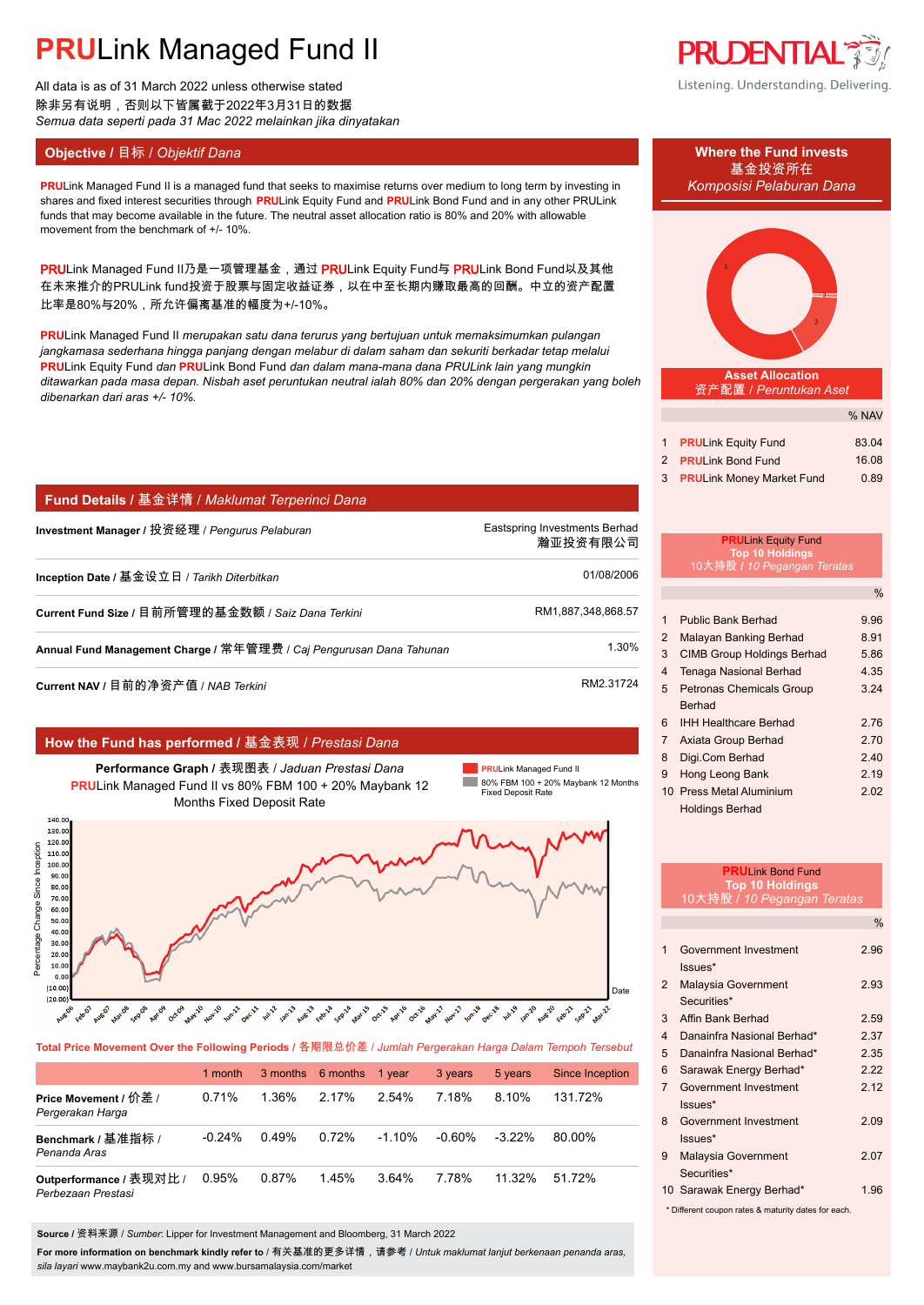All data is as of 31 March 2022 unless otherwise stated 除非另有说明,否则以下皆属截于2022年3月31日的数据 *Semua data seperti pada 31 Mac 2022 melainkan jika dinyatakan*

#### **Monthly Update /** 每月简报 / *Peningkatan Bulanan*

#### **Market Review /** 市场回顾 */ Tinjauan Bulanan*

#### **Equity /** 股票市场 */ Ekuiti.*

Malaysian equity markets corrected during the month, impacted by the continuing conflict between Russia and Ukraine. Whilst Brent crude oil prices remained above USD100/bbl during the month, Crude Palm Oil (CPO) prices corrected from the peak of RM8000/tonne to RM6300/tonne by end of the month. The Johor State elections were held on 12 March 2022, which saw the Barisan Nasional (BN) party win two-thirds majority, capturing 40 of the 56 seats contested. UMNO contributed 33 seats to victory. Foreign investors were net buyers of equity in March of RM3.2b for the third consecutive month of net inflows.

The FBMKLCI Index declined 20.92 points in March to close at 1,587.36 points, down 1.3%. The FBM Small Cap Index declined 0.25% for the month but outperforming the FBMKLCI Index.

俄乌冲突持续上演,拖累马来西亚股市于检讨月份下调整。布伦特原油价格月内保持在每桶100 美元以上之际,原棕油价格月底从每公吨8000 令吉峰值下跌至每公 吨6300令吉。柔佛州选举于 2022 年 3 月 12 日举行,国阵以三分二强大优势胜出,在56个州议席中狂扫40席;其中巫统攻下33 个席位。外资3 月份净买入马股32亿 令吉,为连续第三个月净流入。

#### 富时隆综指3月份下跌20.92点或1.3%,以1,587.36点挂收。富马小资本指数月内微跌0.25%,但跑赢隆综指。

*Pasaran ekuiti Malaysia diperbetulkan pada bulan ini, kesan daripada konflik berterusan antara Rusia dan Ukraine. Sementara harga minyak mentah Brent kekal melebihi USD100 setong pada bulan tersebut, harga Minyak Sawit Mentah (MSM) diperbetulkan daripada paras tertinggi RM8000 setan kepada RM6300 setan menjelang akhir bulan. Pilihan raya Negeri Johor yang diadakan pada 12 Mac 2022, menyaksikan parti Barisan Nasional (BN) memenangi majoriti dua pertiga, menawan 40 daripada 56 kerusi yang dipertandingkan. UMNO menyumbang 33 kerusi kepada kemenangan. Pelabur asing adalah pembeli bersih ekuiti pada bulan Mac yang bernilai RM3.2 bilion, mencatat aliran masuk bersih bagi bulan ketiga berturut-turut.*

*Indeks FBMKLCI susut 20.92 mata pada Mac lalu ditutup pada 1,587.36 mata, turun 1.3%. Indeks FBM Small Cap merosot 0.25% di bulan yang sama tetapi mengatasi prestasi Indeks FBMKLCI.*

#### **Fixed Income /** 固定收益市场 */ Pendapatan Tetap*

*.* The Fed raised its Federal Funds Rate to 0.25%-0.50% as widely expected at its Mar 2022 FOMC meeting. Along with the 25bps hike, FOMC also indicated that balance sheet normalization could start as early as May 2022. Meanwhile, the latest dot plot shows majority of the members forecasted 6 more hikes this year. This follows the country reported another record high inflation rate of 7.9% in Feb 2022. The Fed also revised its 2022 inflation forecast higher to 4.3% from its projected 2.6% in Dec 2021 and lowered its GDP growth forecast to 2.8% (Dec 2021: 4.0%), a reflection of the risks arising from the Russia-Ukraine war and elevated inflation. However, Fed Chair Powell reiterated that the US economy is very strong and soothed the market that recession risk within the next year is low. He also indicated that the Fed will be more aggressive if warranted to ensure price stability.

Malaysia transitioned into the endemic phase on 1 Apr 2022 with the lifting of restrictions imposed on business operating hours and the re-opening of international borders to foreign travelers with minimal requirements, amongst others. Meanwhile, Malaysia's entry into the Regional Comprehensive Economic Partnership on 18 Mar 2022 is expected to boost exports by RM44b per year, which bodes well for the recovering economy. In addition, the government also aims to ratify the Comprehensive and Progressive Agreement for Trans-pacific Partnership by 3Q2022 and engagement sessions with all stakeholders will start soon. Separately, Finance Minister indicated that the government's subsidy for fuel will top RM 28 billion for 2022 if the crude oil prices stay elevated and hence the government is reviewing the fuel subsidy mechanism to make it more targeted. More importantly, the government is also studying the implementation of other taxation models, including GST.

BNM lowered Malaysia's 2022 GDP forecast marginally to 5.3% to 6.3% from 5.5% to 6.5% previously to reflect the risks arising from the still evolving pandemic situation, the Russia-Ukraine conflicts as well as the faster pace of policy normalization in major economies. Growth is expected to be supported by strong global demand, re-opening of international borders, improvement in employment and targeted policy support. Despite the elevated commodity prices, BNM expects Malaysia's inflation to come in at a manageable level, averaging 2.2% to 3.2% in 2022, cushioned by subsidies and price controls on necessities. The central bank also highlighted the importance of structural reforms to enhance Malaysia's long -term competitiveness in its 2021 annual report.

Malaysia's MGS curve shifted higher in the month of Mar 2022. The yields of the 3-year, 5-year, 10-year and 15-year MGS rose 47bps, 10bps, 18bps and 18bps respectively to close the month at 3.18%, 3.39%, 3.85% and 4.24% respectively. Similarly, yields of MGII ended higher with yields of the 3-year, 5-year, 10-year and 15-year MGII increasing 15bps, 6bps, 19bps and 25bps respectively to end the month at 2.95%, 3.49%, 3.92% and 4.30% respectively.

美联储联邦公开市场委员会(FOMC)如市场预期在2022年3月份会议将联邦基准利率上调25个基点至0.25%-0.50%区间。此外,该局表示最早可能在 2022 年 5 月启 动资产负债表正常化。同时,最新的点阵图显示,大多数官员预计美联储今年将再加息6次。此前,美国2022 年 2 月通胀率再创7.9%的历史新高。美联储还将 2022 年通胀从 2021 年 12 月预计的 2.6%上调至 4.3%,并将经济增长预测下调至 2.8%(2021 年 12 月:4.0%),反映俄乌战争和通胀走高带来的风险。尽管如此,美联 储主席鲍威尔重申美国经济表现非常强劲,并安抚市场,指明年经济衰退的风险很低。他强调,该局有必要确保物价稳定,若有需要将更加积极加息。

马来西亚自2022年4月1日转入新冠肺炎疫情向地方性流行病过渡阶段,取消对营业时间的限制,并以最低要求向外国旅客开放边境等。与此同时,区域全面经济伙伴 关系协定(RCEP)于2022年3月18日起对马来西亚开始生效实施,预计每年将增加440亿令吉的出口,对复苏经济来说是个好兆头。此外,政府还计划在 2022 年第 三季度之前通过《全面与进步跨太平洋伙伴关系协定》,所有利益相关方的参与会议也即将展开。另外,财政部长表示,如果国际油价保持高位,政府2022 年的燃料 补贴将达 280 亿令吉;因此政府正重新评估燃料补贴机制,使其更具针对性。更重要的是,政府也在研究实施包括消费税(GST)在内的其他税收模式。

国行将马来西亚 2022 年国内生产总值预测从先前的 5.5% 至 6.5%小幅下调到5.3%至 6.3%,以反映仍在演变的大流行情况、俄乌冲突以及主要经济体加快政策正常 化步伐带来的风险。尽管如此,强劲的全球需求、国际边界重新开放、就业改善和针对性的政策支持料将支撑增长。虽然大宗商品价格上涨,国行预计大马通胀率将 处于可控水平,2022 年平均为 2.2% 至 3.2%,多谢补贴和必需品价格控制带来缓冲作用。国行还在其 2021 年常年报告中强调结构性改革对增强大马长期竞争力的重 要性。

大马政府债券收益率曲线于2022年3月走高。3年、5年、10年和15年大马政府债券收益率分别上涨47、10、18和18个基点,以3.18%、3.39%、3.85%和4.24%结束 当月的交易。与此同时,大马政府投资票据收益率也扬升,3年、5年、10年和15年大马政府投资票据分别走高15、6、19和25个基

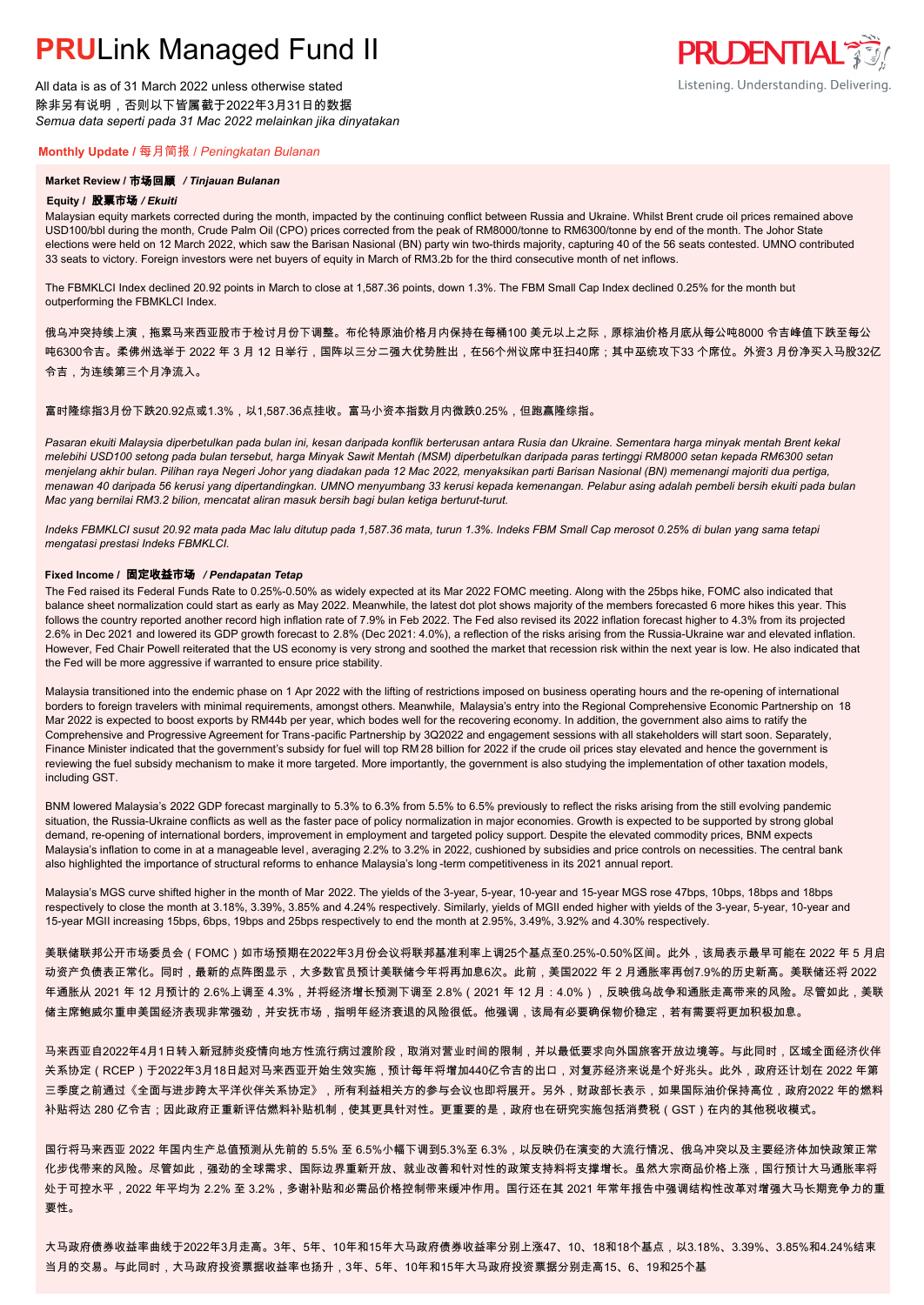All data is as of 31 March 2022 unless otherwise stated 除非另有说明,否则以下皆属截于2022年3月31日的数据 *Semua data seperti pada 31 Mac 2022 melainkan jika dinyatakan* **PRUDENTIAL** Listening. Understanding. Delivering.

点,以2.95%、3.49%、3.92%和4.30%挂收。

*Fed menaikkan Kadar Dana Persekutuannya kepada 0.25% hingga 0.50% seperti yang dijangkakan secara meluas pada mesyuarat FOMC Mac 2022. Seiring dengan kenaikan 25 mata asas, FOMC juga menyatakan bahawa normalisasi kunci kira-kira boleh bermula seawal Mei 2022. Sementara itu, plot titik terkini menunjukkan majoriti ahli meramalkan 6 kenaikan lagi pada tahun ini. Ia berikutan negara melaporkan satu lagi rekod kadar inflasi yang tinggi iaitu 7.9% pada Februari 2022. Fed juga menyemak unjuran inflasi 2022 lebih tinggi kepada 4.3% daripada unjuran 2.6% pada Disember 2021 di samping menurunkan unjuran pertumbuhan KDNK kepada 2.8% (Disember 2021: 4.0%), mencerminkan risiko yang timbul susulan perang Rusia-Ukraine dan inflasi yang tinggi. Bagaimanapun, Pengerusi Fed Powell mengulangi bahawa ekonomi AS sangat kukuh dan menenangkan pasaran bahawa risiko kemelesetan bagi tahun hadapan adalah rendah. Beliau juga menyatakan bahawa Fed akan menjadi lebih agresif jika diperlukan untuk memastikan kestabilan harga.*

*Malaysia beralih ke fasa endemik pada 1 April 2022 dengan penarikan balik sekatan yang dikenakan ke atas waktu operasi perniagaan dan pembukaan semula sempadan antarabangsa kepada pelancong asing dengan keperluan minimum, antara lain. Sementara itu, kemasukan Malaysia ke dalam Perkongsian Ekonomi Komprehensif Serantau pada 18 Mac 2022 dijangka akan meningkatkan eksport sebanyak RM44 bilion setahun, yang memberi petanda baik buat ekonomi yang semakin pulih. Selain itu, kerajaan juga mensasarkan untuk meratifikasi Perjanjian Komprehensif dan Progresif ke atas Perkongsian Trans-Pasifik menjelang 3Q2022 manakala sesi penglibatan dengan semua pihak berkepentingan akan bermula tidak lama lagi. Secara berasingan, Menteri Kewangan menyatakan bahawa subsidi kerajaan ke atas bahan api akan melebihi RM28 bilion bagi tahun 2022 jika harga minyak mentah kekal tinggi dan oleh itu kerajaan sedang mengkaji semula mekanisme subsidi bahan api untuk menjadikannya lebih disasarkan. Lebih penting lagi, kerajaan juga sedang mengkaji pelaksanaan model percukaian lain, termasuk GST.*

*BNM menurunkan sedikit unjuran KDNK Malaysia 2022 kepada 5.3% hingga 6.3% daripada 5.5% hingga 6.5% sebelum ini untuk mencerminkan risiko yang timbul daripada situasi pandemik yang masih berubah ansur, konflik Rusia-Ukraine serta kadar normalisasi dasar yang lebih pantas dalam ekonomi utama. Pertumbuhan dijangka akan disokong oleh permintaan global yang kukuh, pembukaan semula sempadan antarabangsa, peningkatan peluang pekerjaan dan sokongan dasar yang disasarkan. Walaupun harga komoditi meningkat, BNM menjangkakan inflasi Malaysia berada pada paras yang boleh diurus, dengan purata 2.2% hingga 3.2% bagi tahun 2022, disokong oleh subsidi dan kawalan harga ke atas barangan keperluan. Bank pusat tersebut juga menekankan kepentingan pembaharuan struktur supaya meningkatkan daya saing jangka panjang Malaysia dalam laporan tahunan 2021.*

*Keluk MGS Malaysia bergerak lebih tinggi pada bulan Mac 2022. Hasil MGS 3 tahun, 5 tahun, 10 tahun dan 15 tahun masing-masing meningkat 47 mata asas, 10 mata asas, 18 mata asas dan 18 mata asas lalu menutup bulan dagangan pada 3.18%, 3.39 %, 3.85% dan 4.24%. Begitu juga, hasil MGII berakhir lebih tinggi dengan hasil MGII 3 tahun, 5 tahun, 10 tahun dan 15 tahun masing-masing meningkat 15 mata asas, 6 mata asas, 19 mata asas dan 25 mata asas untuk mengakhiri bulan pada 2.95%, 3.49%, 3.92% dan 4.30%.*

#### **Market Outlook /** 市场展望 */ Gambaran Bulanan*

#### **Equity /** 股票市场 */ Ekuiti .*

A month into the Russia-Ukraine conflict, a resolution towards a ceasefire has yet to be achieved. As such commodity prices are likely to remain higher for longer. Other global risks to contend with could include higher inflationary pressures resulting in the US Federal Reserve hiking rates faster and more aggressively. As Malaysia moves towards endemic phase, and lifting many travel restrictions effective 1 April 2022, reopening of the economy should garner more recovery momentum. The government's announcement to allow the new special EPF withdrawal of up to RM 10,000 will help drive consumption spending domestically, especially ahead of the Hari Raya festivities. The success of the BN party in the recent Johor State Elections will fuel speculations that GE15 may be called after July 2022. A convincing win by any party will be a positive factor towards a more stable government and policy making. Whilst there are many potential headwinds on the horizon, any correction in the market would provide a good opportunity to accumulate fundamentally strong stocks.

俄罗斯与乌克兰爆发冲突一个月后尚未达成停火协议。因此,大宗商品价格可能会在更长时间内保持高位。 其他需要应对的全球风险还包括通胀压力走高使美联储更 快、更激进地加息。随着马来西亚进入地方性流行病阶段,并从 2022 年 4 月 1 日起取消许多旅行限制,经济重新开放应该会获得更多复苏势头。政府宣布允许雇员 公积金局(EPF)会员特别提款1万令吉的措施将有助于推动国内消费支出,尤其是在开斋节之前。国阵在最近的柔佛州选举中获得胜利,市场猜测,第 15 届全国大 选可能在 2022 年 7 月之后召开。任何一方令人信服的胜利都将是积极因素,因为这将带来一个更稳定的政府和政策制定。尽管许多潜在的不利因素目前充斥市 场,任何调整都将是积累基本面强劲的股票的良机。

*Sebulan konflik Rusia-Ukraine, resolusi ke arah gencatan senjata masih belum dicapai. Oleh itu, harga komoditi berkemungkinan kekal tinggi buat tempoh yang lebih lama. Risiko global lain yang perlu dihadapi mungkin termasuk tekanan inflasi yang lebih tinggi lalu menyebabkan kadar kenaikan Rizab Persekutuan AS yang lebih cepat lagi agresif. Ketika Malaysia menuju ke fasa endemik di samping menarik balik kebanyakan sekatan perjalanan berkuat kuasa 1 April 2022, pembukaan semula ekonomi seharusnya mengumpulkan lebih banyak momentum pemulihan. Pengumuman kerajaan yang membenarkan pengeluaran khas KWSP baharu sehingga RM10,000 akan membantu memacu perbelanjaan penggunaan dalam negara, terutamanya menjelang sambutan Hari Raya. Kejayaan parti BN dalam Pilihan Raya Negeri Johor baru-baru ini akan mencetuskan spekulasi bahawa PRU15 mungkin diadakan selepas Julai 2022. Kemenangan yang meyakinkan oleh mana-mana parti akan menjadi faktor positif ke arah pembentukan kerajaan dan dasar yang lebih stabil. Walaupun terdapat banyak potensi halangan di sekeliling, apa-apa pembetulan dalam pasaran akan memberikan peluang yang baik untuk mengumpul stok yang secara asasnya kukuh.*

#### **Fixed Income /** 固定收益市场 */ Pendapatan Tetap*

Malaysia's headline inflation rate decelerated further to a 5-month low of 2.2% YoY in Feb 2022 (Jan 2022: 2.3% YoY) as higher Food & Non-Alcoholic Beverages (+3.7% YoY) and Transportation (+3.9% YoY) inflations were partially offset by a softer growth in Housing , Water, Electricity, Gas and Other Fuels (+0.8% YoY) price. Having said that, core inflation accelerated to 1.8% YoY (Jan 2022: +1.6% YoY), a reflection of the broadening increase in prices of goods and services. Having said that, we expect the 2022 inflation rate to remain modest, coming in within BNM's forecast of 2.2% to 3.2%.

Markets across the globe remained highly volatile in Mar 2022, dominated mainly by inflationary concerns and geopolitical headlines. Despite the expected negative impact of the Russia-Ukraine war on growth, we note that central banks in major economies are keeping their focus on fighting inflation. In the US, the 2- year UST yield marched significantly higher as investors pricing in more aggressive rate hikes in the coming FOMC meetings, pushing the 2-year and 10- year UST spread into negative territory, a warning signal that a recession could be on the horizon. Nevertheless, some investors argued that the inversion is different this time and raised doubts over a potential US economic downturn.

In Malaysia, inflationary pressure is expected to remain moderate given the government's commitment to keep prices in check . Meanwhile, the risk of a sharp deterioration in the country's fiscal position, emanating from high energy and food subsidies, could be mitigated by the accompanying higher oil-related revenue and higher dividend payment from Petronas. In the near term, we believe the pace of the Fed's policy normalisation and the Russia -Ukraine crisis to remain the focus of investors amid a lack of domestic catalyst. For 2022, we believe the main themes surrounding the Malaysian bond market are Malaysia's economic growth, inflationary pressures and monetary policy normalization, potential general elections as well as the supply-demand dynamics.

There will be four auctions in the month of Apr 2022, the new 10.5-year MGII 10/32, the new 20.5-year MGS 10/42, the re-opening of the 15-year MGII 07/36 and the new 7-year MGS 04/29. While there is still ample liquidity in the system, the outcome of these auctions is likely to be influenced by prevailing market sentiment. On the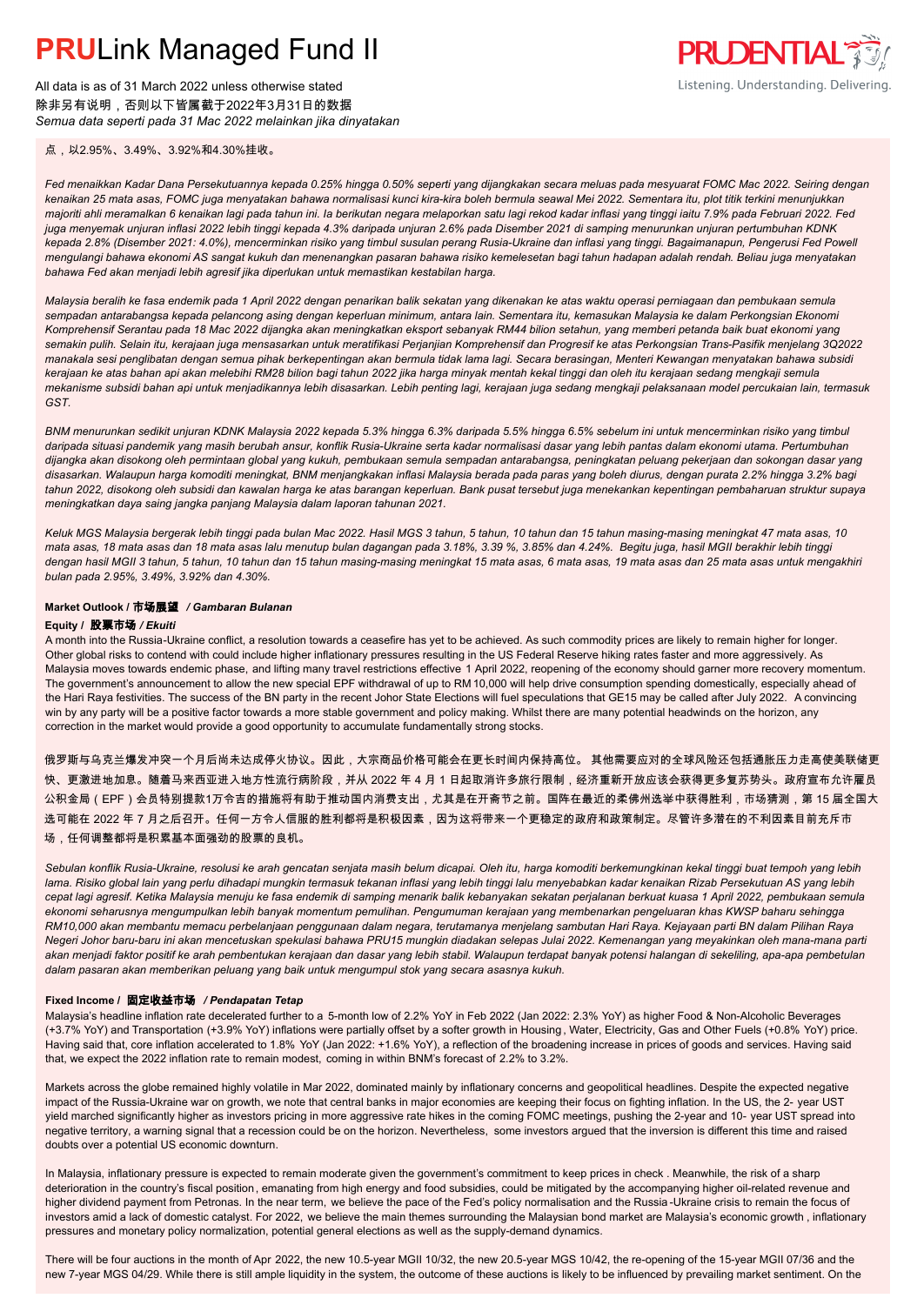All data is as of 31 March 2022 unless otherwise stated 除非另有说明,否则以下皆属截于2022年3月31日的数据 *Semua data seperti pada 31 Mac 2022 melainkan jika dinyatakan*

corporate front, we expect mixed demand for corporate bonds as investors continue to be selective in their investments.

马来西亚总体通货膨胀率于2022年2月按年进一步减速到2.2%的5个月低点(2022年1月:按年2.3%)。食品与非酒精饮料和运输走高,按年分别 起+3.7%和+3.9%;但住房、水、电、天然气和其他燃料价格(按年+0.8%)增长放缓部分抵消了其他类别走高带来的影响。尽管如此,核心通货膨胀按年增长 到+1.8%,比较2022年1月的是按年1.6%;反映商品和服务价格广泛上涨。话虽如此,我们预计 2022 年通胀率将保持温和,处于国行预测的 2.2% 至 3.2% 范围内。

**PRUDENTIAL** 

Listening. Understanding. Delivering.

2022 年 3 月,全球市场走势依然如过山车般波动,主要由通胀顾虑和地缘政治等头条新闻主导。尽管俄乌战争预计会对增长产生负面影响,我们留意到主要经济体的 央行仍将焦点锁定在对抗通胀上。在美国,两年期美国国债收益率大幅走高,反映了投资者对即将举行的联邦公开市场委员会会议更激进的加息预期,将两年期和 10 年期美国国债收益率推至负值,这是经济可能即将衰退的警告信号。然而,部分投资者认为,这次的收益率倒挂有所不同,并对美国经济可能下滑表示质疑。

在马来西亚,鉴于政府承诺控制物价,预计通胀压力将保持温和。与此同时,政府挤出大笔资金用作能源和食品补贴,引发了财政状况急剧恶化的风险。尽管如 此,石油相关收入增加和马来西亚国家石油公司更高的股息支付应得以减轻相关风险带来的压力。短期内,由于缺乏国内催化剂,我们认为美联储政策正常化的步伐 和俄乌危机将继续是投资者关注的焦点。2022 年,我们认为围绕马来西亚债券市场的主要主题包括大马经济增长、通胀压力和货币政策正常化、潜在的全国大选以及 供需动态。

2022年4月将有四项招标,包括10.5年期大马政府投资票据10/32以及20.5年期大马政府债券10/42的全新发行;15年期大马政府投资票据07/36的增额发行,以及7年期 大马政府债券04/29的全新发行。尽管系统中仍有充裕的流动性,这些招标的结果料将取决于当前的市场情绪。企业债券方面,我们预料市场对企业债券的需求将参差 不齐,因为投资者继续在投资方面保持选择性。

*Kadar inflasi utama Malaysia terus turun ke paras terendah 5 bulan iaitu 2.2% YoY pada Februari 2022 (Januari 2022: 2.3% YoY) apabila inflasi Makanan & Minuman Tidak Beralkohol (+3.7% YoY) dan Pengangkutan (+3.9% YoY) yang lebih tinggi telah ditampan sebahagiannya oleh pertumbuhan harga Perumahan, Air, Elektrik, Gas dan Bahan Api Lain (+0.8% YoY) yang lebih perlahan. Bagaimanapun, inflasi teras meningkat kepada 1.8% YoY (Januari 2022: +1.6% YoY), mencerminkan peningkatan harga barangan dan perkhidmatan yang meluas. Oleh itu, kami menjangkakan kadar inflasi 2022 kekal sederhana, berada dalam unjuran BNM sebanyak 2.2% hingga 3.2%.*

*Pasaran di seluruh dunia kekal sangat tidak menentu pada Mac 2022, didominasi terutamanya oleh kebimbangan inflasi dan tajuk berita geopolitik. Walaupun perang Rusia-Ukraine dijangka akan mengakibatkan impak negatif terhadap pertumbuhan, kami perhatikan bahawa bank pusat ekonomi utama mengekalkan tumpuan mereka untuk memerangi inflasi. Di AS, hasil UST 2 tahun melonjak dengan ketara apabila pelabur menetapkan harga kenaikan kadar yang lebih agresif menghampiri mesyuarat FOMC yang akan datang, lalu mendorong UST 2 tahun dan 10 tahun merebak ke wilayah negatif, menandakan isyarat amaran bahawa kemelesetan ekonomi boleh berlaku. Namun begitu, sesetengah pelabur berhujah bahawa penyongsangan adalah berbeza kali ini dan menimbulkan keraguan tentang potensi kemelesetan ekonomi AS.*

*Di Malaysia, tekanan inflasi dijangka kekal sederhana memandangkan komitmen kerajaan untuk mengawal harga. Sementara itu, risiko kemerosotan mendadak kedudukan fiskal negara berpunca daripada subsidi tenaga dan makanan yang tinggi, boleh dikurangkan dengan hasil berkaitan minyak yang lebih tinggi dan pembayaran dividen yang lebih tinggi daripada Petronas. Dalam tempoh terdekat, kami percaya kadar normalisasi dasar Fed dan krisis Rusia-Ukraine akan kekal menjadi fokus pelabur di tengah-tengah kekurangan pemangkin domestik. Kami percaya tema utama yang mengitari pasaran bon Malaysia bagi tahun 2022 ialah pertumbuhan ekonomi Malaysia, tekanan inflasi dan penormalan dasar monetari, kemungkinan pilihan raya umum serta dinamik penawaran-permintaan.*

*Akan terdapat empat lelongan pada bulan April 2022, MGII 10/32 10.5 tahun baharu, MGS 10/42 20.5 tahun baharu, pembukaan semula MGII 07/36 15 tahun dan MGS 04/29 7 tahun baharu. Walaupun masih terdapat kecairan yang lebih dari mencukupi dalam sistem, hasil lelongan ini mungkin dipengaruhi oleh sentimen pasaran semasa. Menyorot sektor korporat, kami menjangkakan permintaan yang bercampur-campur ke atas bon korporat kerana pelabur masih lagi selektif dalam pelaburan mereka.*

#### **Fund Review & Strategy /** 基金表现评论与投资策略 */ Tinjauan dan Strategi Dana*

The Fund returned 0.71% for the month, outperforming the benchmark return of -0.24% by 0.95%. Year-to-date, the Fund returned 1.36%, outperforming the benchmark return of 0.49% by 0.87%.

For equity, outperformance was mainly due to underweight in Press Metal, IOI Corp and Top Gloves, as well as overweight in Gamuda. For fixed income, the underperformance in the month was attributed to the higher in bond yields across all tenors in March 2022. Market was relatively stable for the earlier part of the month until the hawkish comments from Federal Reserve Chairperson led to global bond market selloff.

As of end-March 2022, the Fund has 83.0% exposure in equities and 16.1% in bonds (versus Neutral position of 80:20 equity:bond).

本基金于检讨月份下交出0.71%回酬,基准的是-0.24%,所以超越基准0.95%。年度至今,基金取得1.36%回酬,跑赢回酬为0.49%的基准0.87%。

股票投资表现出色主要是因为减持齐力工业(Press Metal)、IOI集团(IOI Corp)和顶级手套(Top Gloves),以及加码金务大(Gamuda)的部署。至于固定收益,月内表现落后归 咎于所有期限的债券收益率于2022年3月走高。市场于月内早些时候走势相对稳定,直到美联储主席的鹰派言论拖累全球债券市场刮起抛售风。

#### 截至2022年3月底,此基金在股票的投资比重为83.0%,债券的是16.1%(对比80:20股票:债券的中和部署)。

*Dana memberikan pulangan 0.71% untuk bulan ini, mengatasi pulangan penanda aras -0.24% sebanyak 0.95%. Sejak awal tahun hingga kini, Dana mencatat pulangan 1.36%, mengatasi pulangan penanda aras 0.49% sebanyak 0.87%.*

*Prestasi ekuiti yang memberangsangkan sebahagian besarnya disebabkan oleh kekurangan pegangan dalam Press Metal, IOI Corp dan Top Gloves, serta pegangan berlebihan dalam Gamuda.*  Prestasi hambar pendapatan tetap pula dikaitkan dengan hasil bon yang lebih tinggi merentas semua tenor pada Mac 2022. Pasaran secara relatifnya stabil pada awal bulan sehinggalah komen *agresif daripada Pengerusi Rizab Persekutuan mencetuskan penjualan pasaran bon global.*

*Sehingga akhir Mac 2022, Dana mempunyai 83.0% pendedahan dalam ekuiti dan 16.1% dalam bon (berbanding kedudukan Neutral 80:20 ekuiti:bon).*

**Source /** 资料来源 / *Sumber*: Fund Commentary, March 2022, Eastspring Investments Berhad